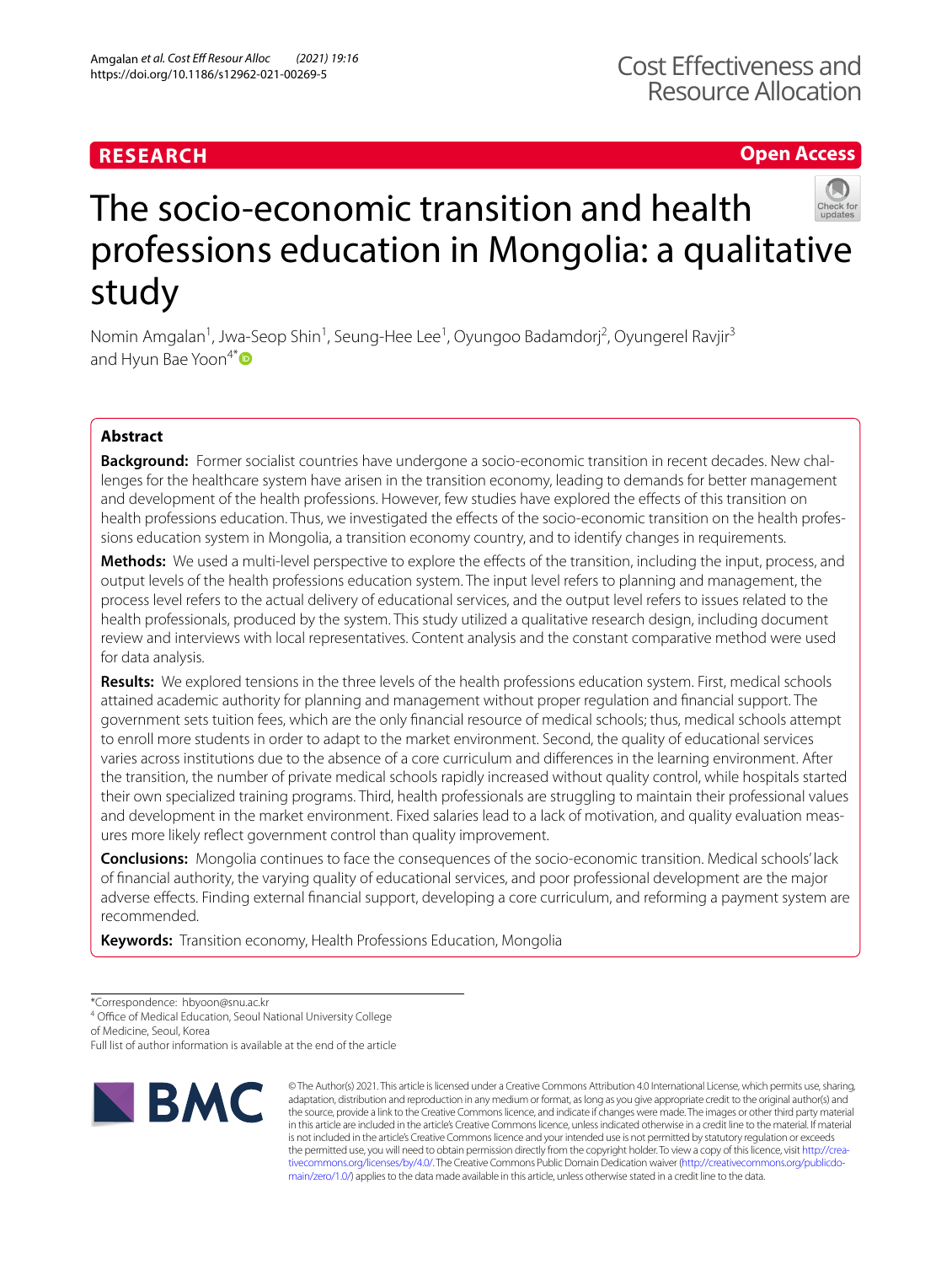# **Background**

The socio-economic transition refers to the shift from a centrally planned economy to a market economy. In the frst half of the 20th century, the majority of countries with a centrally planned economy adopted socialist systems, a great achievement of which was the provision of free social services [[1\]](#page-10-0). Nevertheless, these systems eventually became economically inefficient, and many socialist countries started transitioning to the market system in the mid-1980s [\[2](#page-10-1)]. Former socialist countries faced deep macro-economic crises, such as hyperinfation, rising unemployment, lack of a functioning legal system, and corruption [[3](#page-10-2)]. Most former socialist countries followed a similar strategic pattern of macro-economic reforms, including decentralization and privatization. The transition processes and recovery levels varied among countries as a result of when the transition began and the specifc changes that were made [\[4\]](#page-10-3).

The health sector became extremely under-funded; past achievements were threatened. Health facilities became non-operational due to the depleted government budget, and the quality of services deteriorated [\[5](#page-10-4)]. Many researchers have investigated the efects of the transition and reforms, including in the health sector. For instance, a study in China showed that healthcare institutions had difculties recruiting health professionals in the public sector  $[6]$  $[6]$ . The same problems arose in Ghana, where the limited local authority for human resource management has adversely afected the development of health professionals [\[7](#page-10-6)]. A study in Cambodia showed that the health fnancing reforms had varying level of efectiveness across the provinces; some factors for efficiency were more dependent on the policy-makers [[8\]](#page-10-7). Some researchers have recommended capacity changes of the health professions as a way to implement effective health reforms in Myanmar [[9\]](#page-10-8), while other researchers suggested focusing on a supply-side system of health reforms in China, Mexico, and Vietnam [\[10](#page-10-9)].

Mongolia had a socialist system for almost seven decades, and embarked upon the political and economic transition in the early 1990s  $[11]$  $[11]$ . Mongolia followed the same strategies as the Czech Republic, Poland, and Romania, and its economic situation smoothly developed and quickly recovered compared to other countries in the Baltic regions, the Commonwealth of Independent States, and Central and Eastern Asia [\[3](#page-10-2)]. Currently, the health expenditure accounted as 7.2% of government total expenditure in Mongolia, and the health care is provided by the state and private sectors (Table [1](#page-1-0)) [[12,](#page-10-11) [13](#page-10-12)]. Many international and local researchers have conducted studies and evaluations of the socio-economic transition in Mongolia, highlighting the challenges facing the health professions education (HPE) system. For instance, competency mismatches, poor teamwork, and lack of capacity of health professionals are major issues in the healthcare system [\[14](#page-10-13)].

Transition economy countries are struggling to maintain a satisfactory quality of healthcare services due to the challenges facing the HPE system. The experiences of other countries have shown that the socio-economic transition leads to new demands for the better management and development of the health professions. Mongolia is an appropriate example of a transition economy country for exploring the efects of the transition. Because Mongolia had one of the longest socialist histories in the world, it continues to experience the transition

<span id="page-1-0"></span>

|  | Table 1 General information of the Mongolian health system |  |  |
|--|------------------------------------------------------------|--|--|
|--|------------------------------------------------------------|--|--|

| <b>Indicators</b>                                                        | 2000     | 2010      | 2019      |
|--------------------------------------------------------------------------|----------|-----------|-----------|
| Health expenditure                                                       |          |           |           |
| Current health expenditure, million tugrugs                              | 45 951.6 | 250 264.7 | 823 888.9 |
| Percentage of health expenditure in general government total expenditure | 10.7     | 8.1       | 7.2       |
| Health expenditure per capita, thousand tugrugs                          | 19.2     | 91.4      | 258.3     |
| Health personnel                                                         |          |           |           |
| Total health employees                                                   | 31,507   | 39,608    | 54,687    |
| Physicians                                                               | 6498     | 7497      | 11,788    |
| Mid-level medical personnels (nurse, midwive, technician, etc.)          | 13,481   | 15,858    | 20,799    |
| Health facilities                                                        |          |           |           |
| Total health institutions                                                | 1580     | 2388      | 3824      |
| Number of state health institions                                        | 396      | 391       | 393       |
| Number of private health institutions                                    | 1184     | 1997      | 3431      |
| Total hospital beds                                                      | 17,974   | 17,821    | 25,661    |
| Hospital beds, 1000 population                                           | 7.5      | 7         | 8         |

Source: Mongolian Statistical Yearbook-2003, 2019, National Statistics Office of Mongolia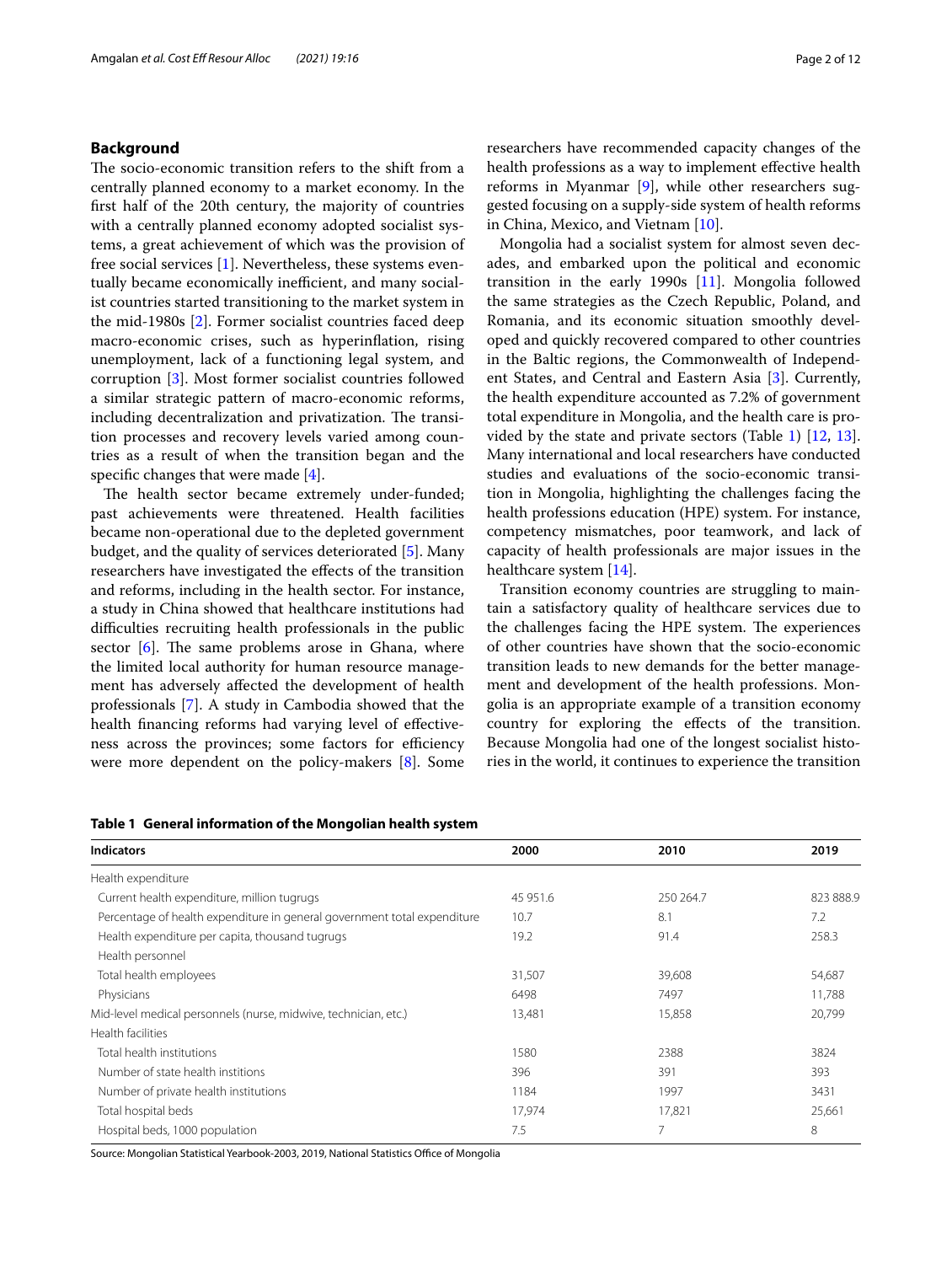economy. To obtain some insights from the case of Mongolia, we investigated the efects of the socio-economic transition on the HPE system and sought to identify changing requirements in transition economy countries.

## **Methods**

# **Multi‑level perspective**

We used the multi-level perspective (MLP) approach, which asserts that developments at various levels in social organizations are linked with each other. Thus, the nature of these linkages should be investigated to understand what occurs at specifc levels. In this framework, the concept of linkage denotes the transmission of com-munication or materials from one level to another [\[15](#page-10-14)]. We utilized the three level input-process-output model, which is widely used in diferent felds, but has a consistent logic based on its purpose of measuring the quality of a system. The input level focuses on a variety of aspects such as plans, policies, fnancing, and participants' characteristics. The process level refers to the actual delivery of educational services. The output level denotes the desired result of the educational system, which in this case relates to issues facing the health professions [[16\]](#page-10-15). Moreover, time linkages have emerged as a focus in resent studies on historical development. The study of time linkages could provide insights on whether certain changes support sustainable development in a social organization  $[15]$  $[15]$ . The data collection methods used in this study were document review and interviews.

#### **Document review**

We searched for documents published in English and Mongolian through international websites such as Pub-Med, Google Scholar, and World Health Organization and the local websites of the Ministry of Health, Mongolian Medical Education Association, and medical universities. We used the terms "transition economy," "socialist" system," "market system," "reforms," "healthcare system," "human resources for health," and "health professions education" in combination with the term "Mongolia." Some documents in local sources were published only in printed form; thus one of the researchers visited the central library in Mongolia to collect them.

Two researchers independently screened the titles, abstracts, and summaries of documents in English, while two local researchers screened the documents in Mongolian in the same way. From a total of 86 documents, we selected those that contained information on the three levels in the MLP framework. Documents with limited information on healthcare and HPE systems in the context of the transition and reforms were excluded. We retained 14 documents for the fnal analysis, and provided PRISMA statement for detailed information (Appendix [1\)](#page-9-0). We categorized them as English and Mongolian documents; nine were published online and fve were print-only documents (Table [2\)](#page-3-0).

# **Interview**

We developed the interview questions based on the literature review, and conducted semi-structured interviews with local representatives. Question 4, 5, 6, and 7 were developed to check the controversy ideas from document review; question 2 and 3 were to validate the ideas and question 8, 9, 10, and 11 fll the information gap in the document review (Appendix [2\)](#page-10-16). Three local researchers (NA; OB; and OR) purposively selected participants in accordance with the MLP framework (Table [3](#page-3-1)). The size of the sampling was inductively established and continued until data saturation occurred.

We selected medical graduates from the Mongolian National University of Medical Sciences (MNUMS), which is the largest and only public medical school in Mongolia. MNUMS was established in 1942, and was the only medical school in Mongolia until the frst private medical school was established in 1994 [[17](#page-10-17)]. In accordance with the MLP framework, we included participants from diverse groups, consisting of decision-makers, faculty members, and doctors. Decision-makers provided relevant insights to the input level, as they are responsible for planning and management. Faculties members provided insights on the process level, as they deliver educational services, and doctors provided insights on the output level, as they are the products of the HPE system.

In accordance with the concept of time linkages in the MLP, we recruited participants from diferent graduation years. We divided them into four generations. First, the socialist HPE system existed until the 1990s. Second, the initial political and economic transition period continued through the 2000s, during which period the number of private medical schools dramatically increased. Third, the introduction of HPE reforms such as institutional accreditation, a licensing exam, and establishment of an integrated curriculum took place in the 2000s. Fourth, the development of the academic system has continued since 2010. National accreditation of the medical curriculum was introduced in the 2010s in order to improve the quality of private medical schools, and MNUMS was accredited by the Association for Medical Education in the Western Pacifc Region.

Data collection and data analysis were conducted concurrently. We purposively selected the local representatives who have experiences in the feld of HPE. We achieved data saturation at the 12th semi-structured interview, in other words, until no change to data were identifed. According to the Romney, if the interview participants have a certain degree of expertise or knowledge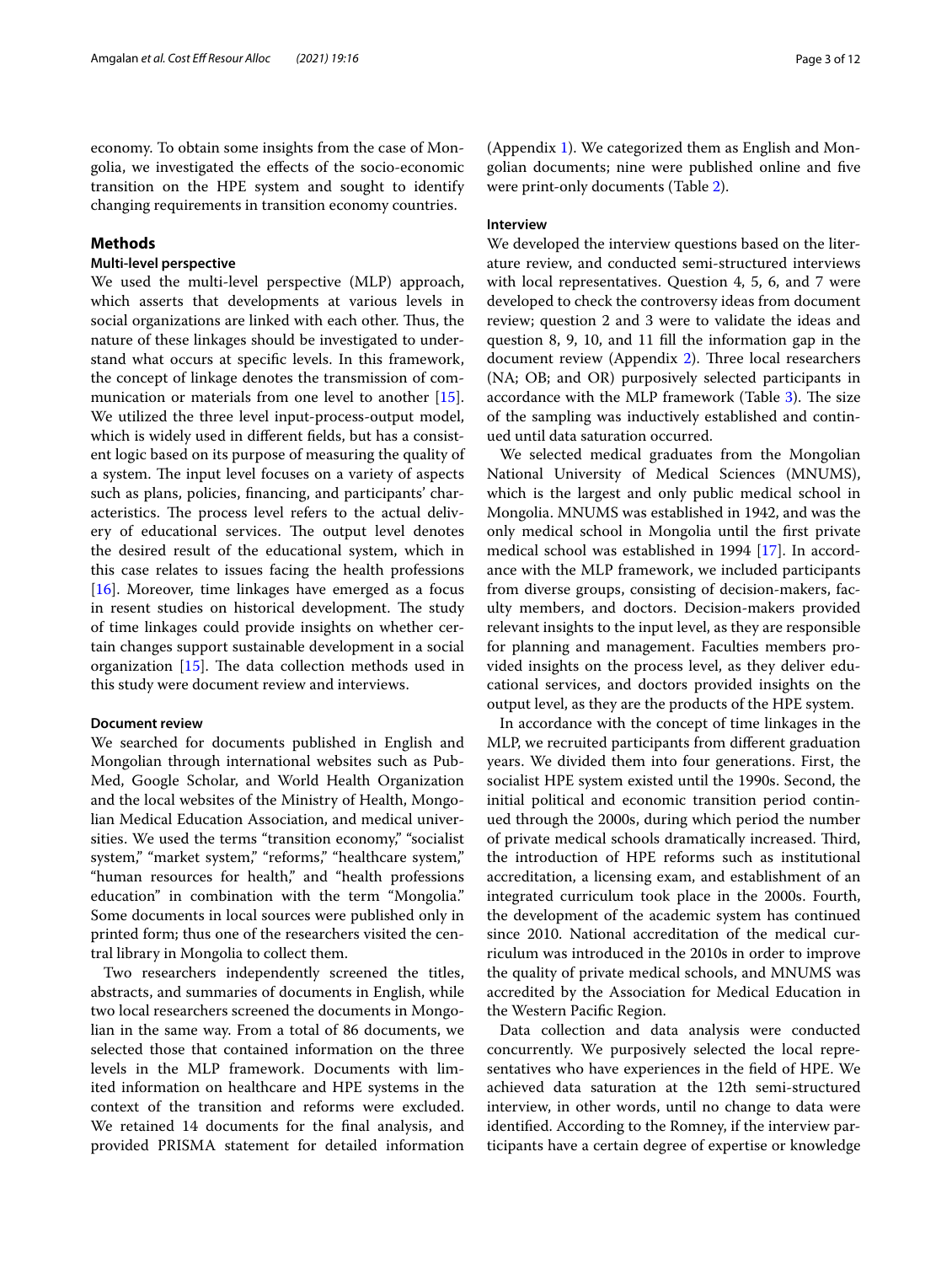# <span id="page-3-0"></span>**Table 2 Document review**

|                     | Published year Title |                                                                                                                                                                            | Author                    | Document type |
|---------------------|----------------------|----------------------------------------------------------------------------------------------------------------------------------------------------------------------------|---------------------------|---------------|
| English documents   | 1994                 | Transition from socialism and the financing of higher educa-<br>tion: the case of Mongolia                                                                                 | Mark B et al              | Article       |
|                     | 1995                 | Poverty and the transition to a market economy in Mongolia                                                                                                                 | Keith G                   | <b>Book</b>   |
|                     | 2001                 | Mongolia's system-wide health reforms: lessons for other<br>developing countries                                                                                           | Michael OM, Don H         | Article       |
|                     | 2007                 | Education in Mongolia: The difficulties and achievements of<br>the period of transition                                                                                    | Suprunova L L             | Article       |
|                     | 2013                 | Health systems transition in Mongolia: Transition                                                                                                                          | World Health Organization | Report        |
|                     | 2017                 | Role of emerging private hospitals in a post-Soviet mixed<br>health system: a mixed methods comparative study of<br>private and public hospital inpatient care in Mongolia | Uranchimeg Ts et al       | Article       |
| Mongolian documents | 2001                 | Medical education                                                                                                                                                          | Sumberzul N               | <b>Book</b>   |
|                     | 2005                 | Social issues of Education in the Transition Period in Mon-<br>golia                                                                                                       | Sarantuya O               | <b>Book</b>   |
|                     | 2007                 | Evaluation of Medical Professionals' Licensing System in<br>Mongolia                                                                                                       | Ganbat B, Uranchimeg D    | Article       |
|                     | 2009                 | Transitional period and legal reform in Mongolia                                                                                                                           | Amarsanaa J               | <b>Book</b>   |
|                     | 2012                 | Quality evaluation of higher education in Mongolia                                                                                                                         | Tserendagva D et al       |               |
|                     | 2012                 | Quality development of Medical education service: Experi-<br>ences of Health Sciences University of Mongolia                                                               | Otgonbayar R et al        | Article       |
|                     | 2016                 | Medical Education                                                                                                                                                          | Lhagvasuren Ts            | <b>Book</b>   |
|                     | 2018                 | History of Mongolian 1911-2017                                                                                                                                             | Batsaikhan O et al        | <b>Book</b>   |

# <span id="page-3-1"></span>**Table 3 Characteristics of Interviewees**

| Participant                | ID              | Gender | <b>Current position</b>          | <b>Graduation year</b> |
|----------------------------|-----------------|--------|----------------------------------|------------------------|
| Decision-makers<br>(MNUMS) | DM1             | M      | Executive committee member 1     | 1980–1990              |
|                            | DM <sub>2</sub> | M      | Director of academic center 1    | 1990-2000              |
|                            | DM3             |        | Executive committee member 2     | 2000-2010              |
|                            | DM4             |        | Director of academic center 2    | 2010-2020              |
| Faculty members<br>(MNUMS) | F <sub>1</sub>  |        | Faculty of clinical department 1 | 1980-1990              |
|                            | F <sub>2</sub>  |        | Faculty of clinical department 2 | 1990-2000              |
|                            | F <sub>3</sub>  |        | Faculty of clinical department 3 | 2000-2010              |
|                            | F4              | M      | Faculty of clinical department 4 | 2010-2020              |
| Doctors                    | Do1             | Е      | Doctor at a tertiary hospital    | 1980-1990              |
|                            | Do <sub>2</sub> |        | Doctor at a tertiary hospital    | 1990–2000              |
|                            | Do <sub>3</sub> |        | Doctor at a secondary hospital   | 2000-2010              |
|                            | Do <sub>4</sub> | F      | Doctor at a primary hospital     | 2010-2020              |

*MNUMS* Mongolian National University of Medical Sciences

on the research topic, data saturation can occur earlier on in interviews [\[18\]](#page-10-18). All the interviewers were female and medical doctors, who currently work in the feld of health professions education. The main researcher was NA, who had 3 years of experience in the semi-structured interviewing. The participants were contacted primarily through the email, and none of them refused neither dropped out of the study. The researchers conducted the face to face and online interviews, which took from 50 to 90 min. The interview place was selected by the participants, and most of them were done in the workplace. Data were audio-recorded.

## **Data analysis**

We used qualitative content analysis and the constant comparative method to analyze the data. Two researchers in the feld of HPE, including one local researcher (NA) and one expert (HBY), condensed the raw data. The researchers read through the data multiple times and underlined the content related to each level of MLP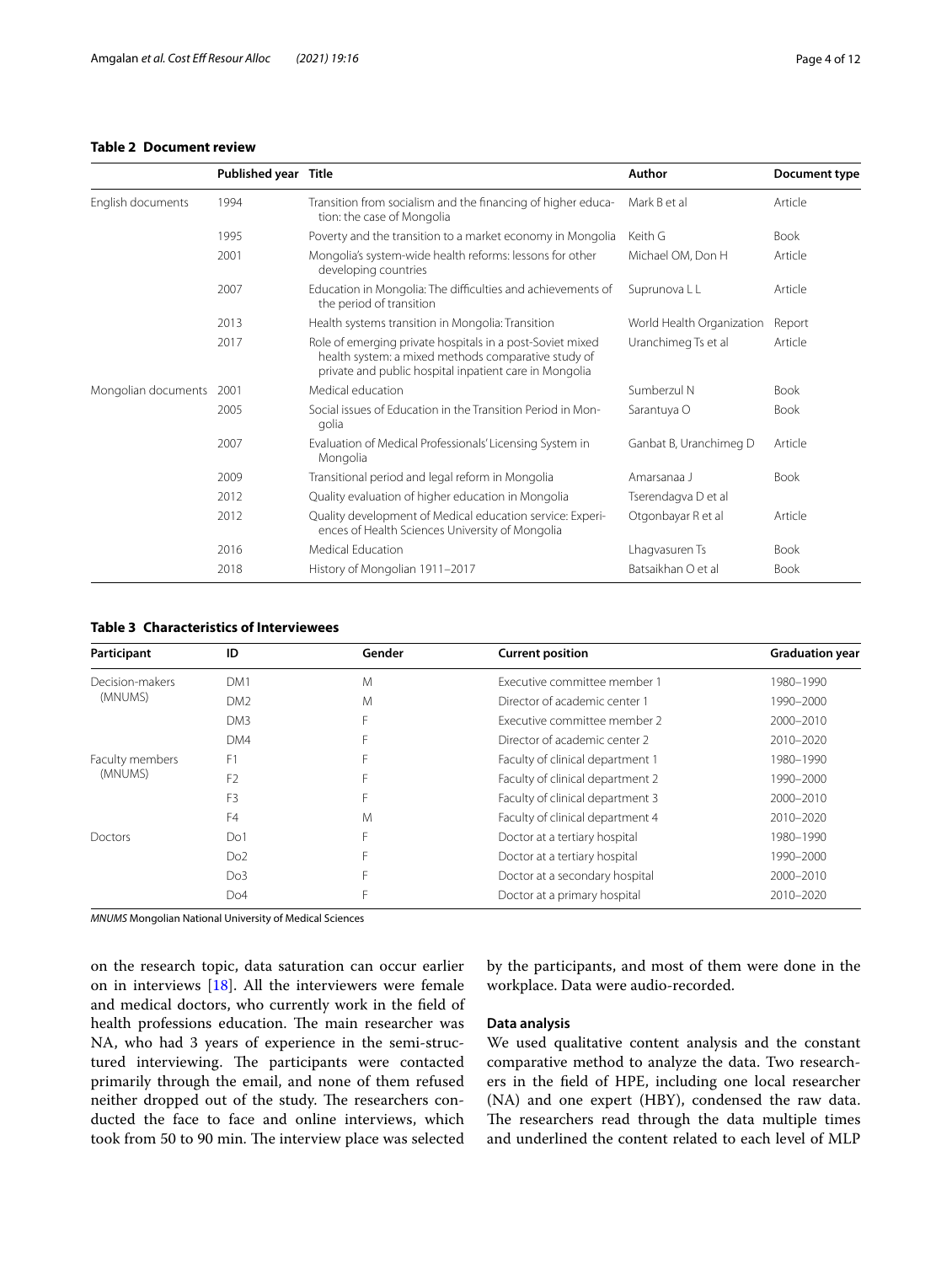framework; they repeated the process until the new content could not been found. All transcribed-context units for each level were fully agreed upon by the researchers and placed into an Excel document. The third researcher (JSS) participated in quality assurance of the previous step and helped to develop explanations of the context units. Each researcher read the transcriptions multiple times and reached an agreement on the explanations of the context units.

# **Ethics statement**

The present study protocol was reviewed and approved by the Institutional Review Board of Seoul National University College of Medicine (approval No. 2002-118- 1103). Informed consent was provided by all subjects when they were enrolled.

# **Results**

After the transition, Mongolia introduced local authority and privatization, refecting similar directions to the reforms in other former socialist countries such as the Czech Republic and Poland  $[11]$  $[11]$  $[11]$ . These reforms affected the input level by impacting the governance authority and fnancing of the medical schools. On the process level, efects appeared in the learning environment and human resources. Efects on the output level appeared in the professional values and development of health professionals (Table [4\)](#page-4-0). In the following sections, we discuss changes in these concepts by comparing the socialist and market eras.

# **Input level**

#### *Socialist era*

The socialist system had centralized planning of human resources for health, based on a governmental assessment of the country's situation. The Ministry of Health (MoH) set the admission quota for medical school and assigned workplaces for medical graduates based on the social needs of the population [\[14\]](#page-10-13). Moreover, the system fostered close cooperation between MNUMS and hospitals under the MoH, as hospitals provided large clinical bases to MNUMS [\[17\]](#page-10-17). The government fully funded MNUMS, so it faced no fnancial pressure. However, the expenditures on HPE were low due to the economic situation, and cooperation with non-socialist countries and availability of other fnancial sources were limited due to the political situation in Mongolia.

*"Human resources for health planning in the socialist era was based on social needs" (F1)* "The medical school rigidly followed the rules to *carry out planning without fnancial pressure" (DM1)*

#### *Governance authority in the Market era*

After the transition, the government divided authority over human resources for health planning between the MoH and Ministry of Education, Culture, Sciences and Sport (MECSS). The MoH became responsible for health policies and hospitals [\[14](#page-10-13)], while the MECSS became responsible for educational policies and medical schools  $[19]$  $[19]$ . The absence of government regulation due to fragmented policies and weak management between ministries has resulted in quantitative imbalances of health professions [\[14](#page-10-13)]. For instance, hospitals received the authority to organize specialized training programs, which has resulted in an increasing number of specialists. Concurrently, the number of private medical schools dramatically increased without proper government regulation  $[20]$  $[20]$  $[20]$ . The licensure for private institutions based

<span id="page-4-0"></span>

|  | Table 4 Effects of the transition |  |
|--|-----------------------------------|--|
|--|-----------------------------------|--|

| <b>HPE system</b> | Themes                   | <b>Effects of transition</b>                                     |
|-------------------|--------------------------|------------------------------------------------------------------|
| Input level       | Governance authority     | Academic authority without proper regulation                     |
|                   |                          | Increasing number of unqualified private medical schools         |
|                   | Financing                | Lack of external financial support for medical schools           |
|                   |                          | Tuition fee-based revenue of medical schools                     |
| Process level     | Learning environment     | Absence of the core curriculum                                   |
|                   |                          | Varying quality of the learning environment                      |
|                   | Human resources          | Poor environment for faculty development                         |
|                   |                          | Poor clinical instructional supervision for specialized training |
| Output level      | Professional development | Poor structure of licensing system                               |
|                   |                          | Poor quality of continuing education                             |
|                   | Professional values      | Lack of motivation due to financial pressure                     |
|                   |                          | Decreasing public trust in health professionals                  |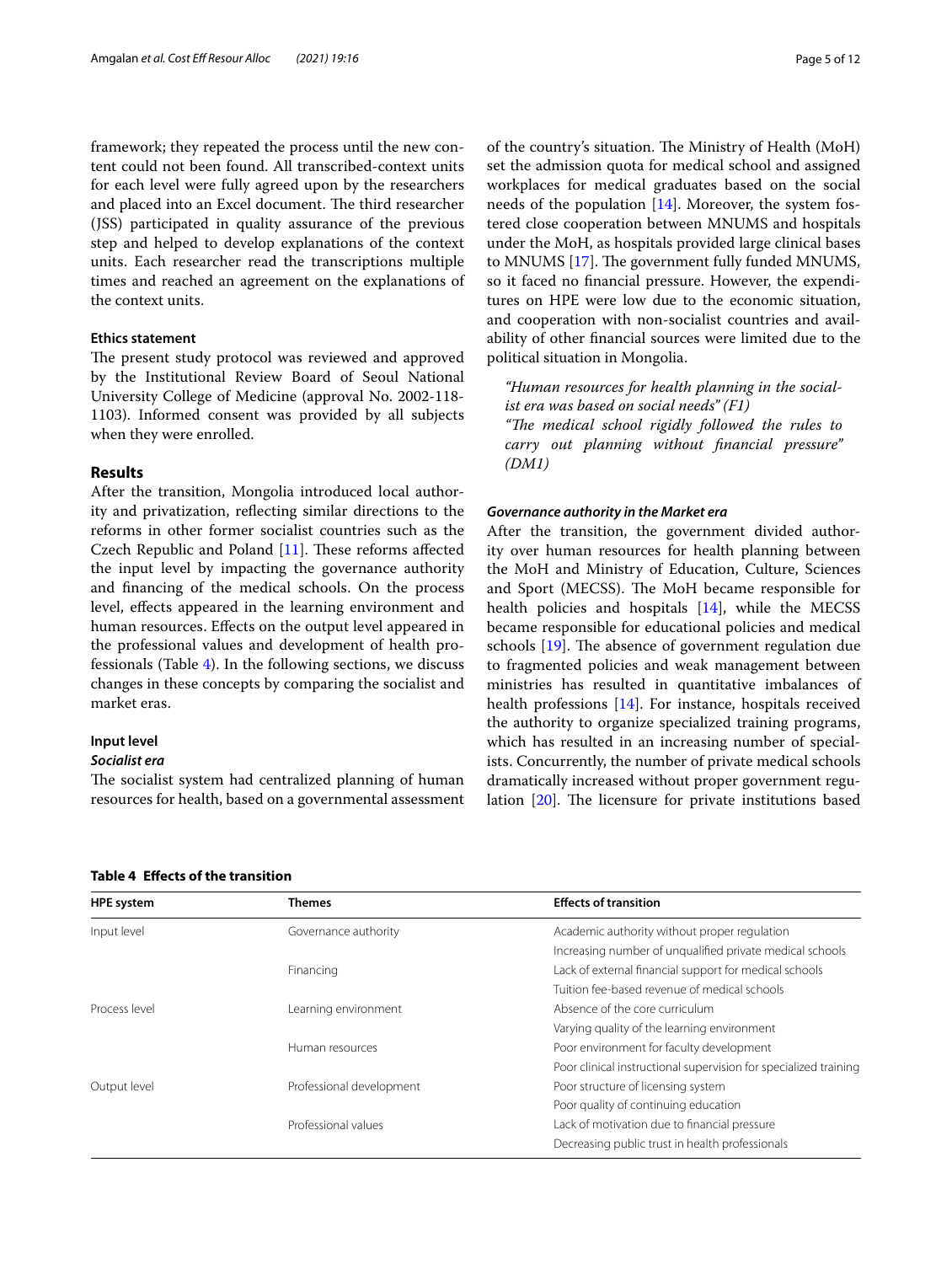on the collection of documents rather than the social needs of the population [[21\]](#page-10-21). In 1999, the government established the Department of Accreditation and Licensing Exams to ensure the quality of medical schools [\[22](#page-10-22)]. Tensions have existed regarding the quality of both the accreditation process and licensing exams [[23](#page-10-23)]. Local stakeholders heavily criticized the increasing number of unqualifed private medical schools, even though the accreditation system has existed for decades.

*"Private medical schools are similar to business companies; conficts of interest exist" (DM2).* "The accreditation process has not resulted in qual*ity improvement so far" (F2).*

#### *Financing in the Market era*

In 1997, the government decided to cover only the expenses of electricity and heating systems of higher education institutions [[24\]](#page-10-24). Financial support from other countries has increased due to the new political structure, with the United States of America, South Korea, Japan, China, Great Britain, and Germany being the main providers [\[19\]](#page-10-19). However, most of these programs exclusively fnance health improvements, rather than HPE as a part of the health system  $[11]$  $[11]$ . The absence of university hospitals limits the revenue of medical schools, and tuition fees are the only source of fnancial support of many medical schools. However, the amount of tuition fees continues to be assigned by the government; so that medical schools attempt to enroll more students in order to adapt in the market economy. Local stakeholders stated that the government should increase the authority of medical schools to regulate their fnances and support them in eforts to fnd additional resources to improve their academic goals.

*"Medical schools are completely dependent on tuition fees" (DM3).*

*"Government support, such as building university hospitals and supporting international projects, is needed for medical schools" (F3).*

# **Process level**

# *Socialist era*

Because of the close cooperation between MNUMS and hospitals in the socialist era, the learning environment for clinical practice was sufficient  $[17]$  $[17]$  $[17]$ . However, all aspects of the HPE system were dependent on political doctrine, to the point that half of the content of the medical curriculum was dedicated to the history of the Communist Party and the theory of communism [\[25\]](#page-10-25). Furthermore, the strong curative orientation of the health system and medical curriculum became non-responsive to social needs in the later years of socialism [\[26](#page-10-26)]. Medical graduates with higher scores were assigned to work as faculty members at MNUMS [[27](#page-10-27)]. The government evaluated whether MNUMS fulflled its annual plan, as well as individual whether individual faculty members completed their assigned tasks. The government provided performance-based incentives such as international training in diferent countries, vouchers for nursing camps, and opportunities for public housing.

*"In the socialist era, cooperation between hospitals and MNUMS was strong" (DM4). "Human resources were fully mobilized in accordance with planning" (Do1).*

## *Learning environment in the Market era*

After the transition, the quality of educational services varied across institutions  $[20]$  $[20]$ . The absence of a core curriculum resulted in varying quality of medical graduates from public and private medical schools. Moreover, the quality of specialized training programs varies across hospitals and medical schools; both programs have advantages and disadvantages. For instance, students trained at hospitals have more opportunities for clinical practice and are guaranteed employment at hospitals; however, the contents of these program do not correspond to global standards. In contrast, students at medical schools follow a standardized program, but, the environment is not supportive and opportunities for clinical practice are limited due to the absence of university hospitals. Factors such as enrollment number and educational services have not been unifed across both types of programs [\[14](#page-10-13)].

"The development of a core curriculum through the *cooperation of stakeholders is urgently needed" (F4). "The involvement of hospitals in specialized training is increasing; it leads to conficts between hospitals and medical schools" (DM1).*

# *Human resources in the Market era*

The rapid expansion of curricula and programs has led to increasing demands for faculty development [[28](#page-10-28)]. International training and revolutions in information technology have provided opportunities; however, faculty members are struggling to keep pace with these challenges due to the insufficiently supportive environment [[14\]](#page-10-13). For instance, clinical faculty members do not have opportunity to engage in clinical care due to the absence of university hospitals. Simultaneously, the supervisors of specialized training programs at hospitals are clinical physicians, most of whom do not have experience with educational strategies. Moreover, new aspects of the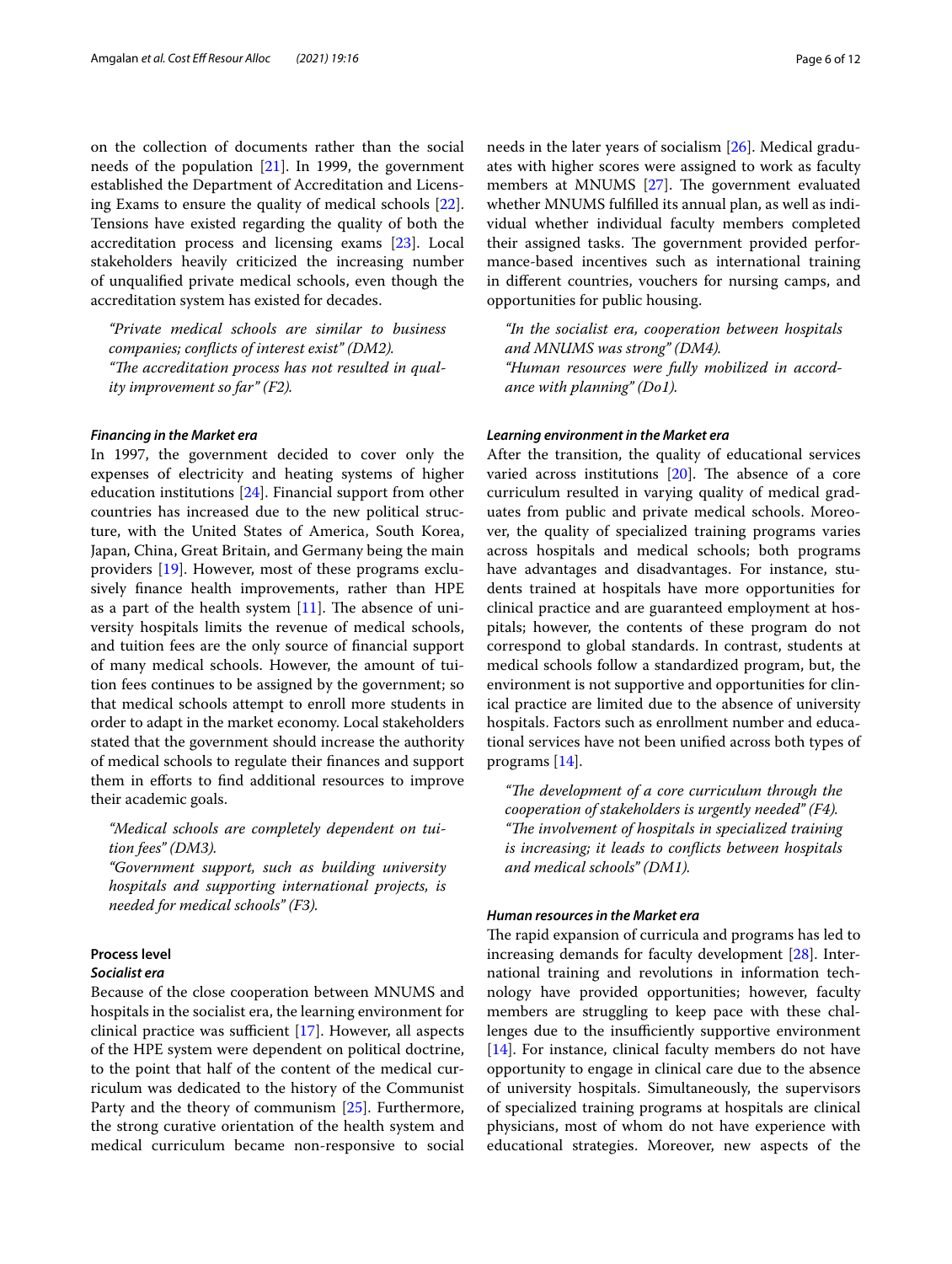socio-economic environment have placed fnancial pres-sures on faculty members [[3\]](#page-10-2), who receive no financial compensation for research or extracurricular activities.

*"Some clinical faculty prefer to work as clinicians due to the poor supportive environment of medical schools" (F1).*

*"Without proper assessments, it is difcult to pursue research as a primary goal" (F2).*

# **Output level**

# *Socialist era*

Because of the strong orientation towards curative services in the socialist era, MNUMS prepared graduates to be general doctors, pediatricians, dentists, and hygienists [\[27](#page-10-27)]. Medical graduates were highly experienced in clinical skills and could provide specialized healthcare services after graduation [[17\]](#page-10-17). Health coverage was universal, even though services were not well resourced and equipped [[27\]](#page-10-27). Furthermore, health professionals were motivated by factors such as guaranteed employment and public housing. The health professions were among the few high-class occupations at the time [[25\]](#page-10-25), and they retained considerable prestige in society.

*"Final-year medical students used to work as clinicians in hospitals" (DM2). "Patients and the public respected even medical students in the socialist era." (Do2).*

## *Professional development in the Market era*

After the transition, the numbers of unqualifed medical graduates increased, and health professions faced diffculties in maintaining professional development. All medical graduates should pass the licensing exam and obtain a 5-year license. In order to extend the license, health professionals must take the exam again or collect sufficient continuing education credits within 5 years [[17\]](#page-10-17). However, Mongolia has still faced mismatches of competencies and insufficient capacity of health professionals  $[14]$  $[14]$ . Therefore, it is thought that licensing system has not been efectively implemented. First, the test-based structure of licensing exam confict with the need to assess core competencies [\[22](#page-10-22)]. Second, collecting credits is more likely to be a system of control than to be a system aiming at improving the quality of health professionals.

"The test-based licensing exam assesses only the *knowledge of health professionals" (F3). "Collecting credits are not helpful for quality improvement" (Do3).*

## *Professional values in the Market era*

Another issue is that the fxed salary established by the government and the absence of incentives have undermined the motivation of health professionals. Concurrently, public trust in the healthcare system and health professionals is rapidly falling in Mongolia. Compared to the 1990s, the rising incomes of the population have resulted in increasing expectations for higher-quality healthcare services  $[17]$  $[17]$ . The lack of supplies and outdated equipment have impaired the diagnostic capacity of health professionals [\[14\]](#page-10-13). Local stakeholders mentioned that the health professions have not completely lost their perceived value due to the fnancial situation; therefore, a proper payment system and a supportive environment are needed.

*"A performance-based payment system is crucial for motivation and professional development" (DM3). "The government should prioritize the health sector and health professions in national policy" (Do4).*

# **Discussion**

Many studies in social development research have focused on a single level, and the one sidedness of much social research has limited researchers' ability to obtain deeper insights into the multiple levels of communities [[15](#page-10-14), [29](#page-10-29)]. We addressed the specifc characteristics of multiple-levels of HPE system in the transition process; transition in the three level have direct and indirect infuences on each other. Academic authority without proper regulation and increasing number of unqualifed medical schools have resulted in the varying quality of learning environment and educational services. As a consequence, the competencies of health professionals have varied across institutions. Simultaneously poor structure of licensing system has not resulted in the quality improvement of health professionals; thus, public trust is decreasing. Concurrently, lack of fnancial support and poor supportive environment has led to the decreasing motivation of both faculties and health professionals. The implementation of reforms did not result in efective performance because of various unmet conditions [\[3](#page-10-2)]. As a consequence, Mongolia continues to face challenges in the healthcare and HPE systems.

Local authority was introduced without a supportive environment or proper regulation in Mongolia. The WHO has stated that decentralization is an ongoing process in many countries [[30](#page-10-30)]; however, other researchers noted that central budgetary fnancing and hierarchical organizational structure continues to exist in the former socialist countries [[31\]](#page-10-31). Local medical schools have the authority for service delivery, but not control over their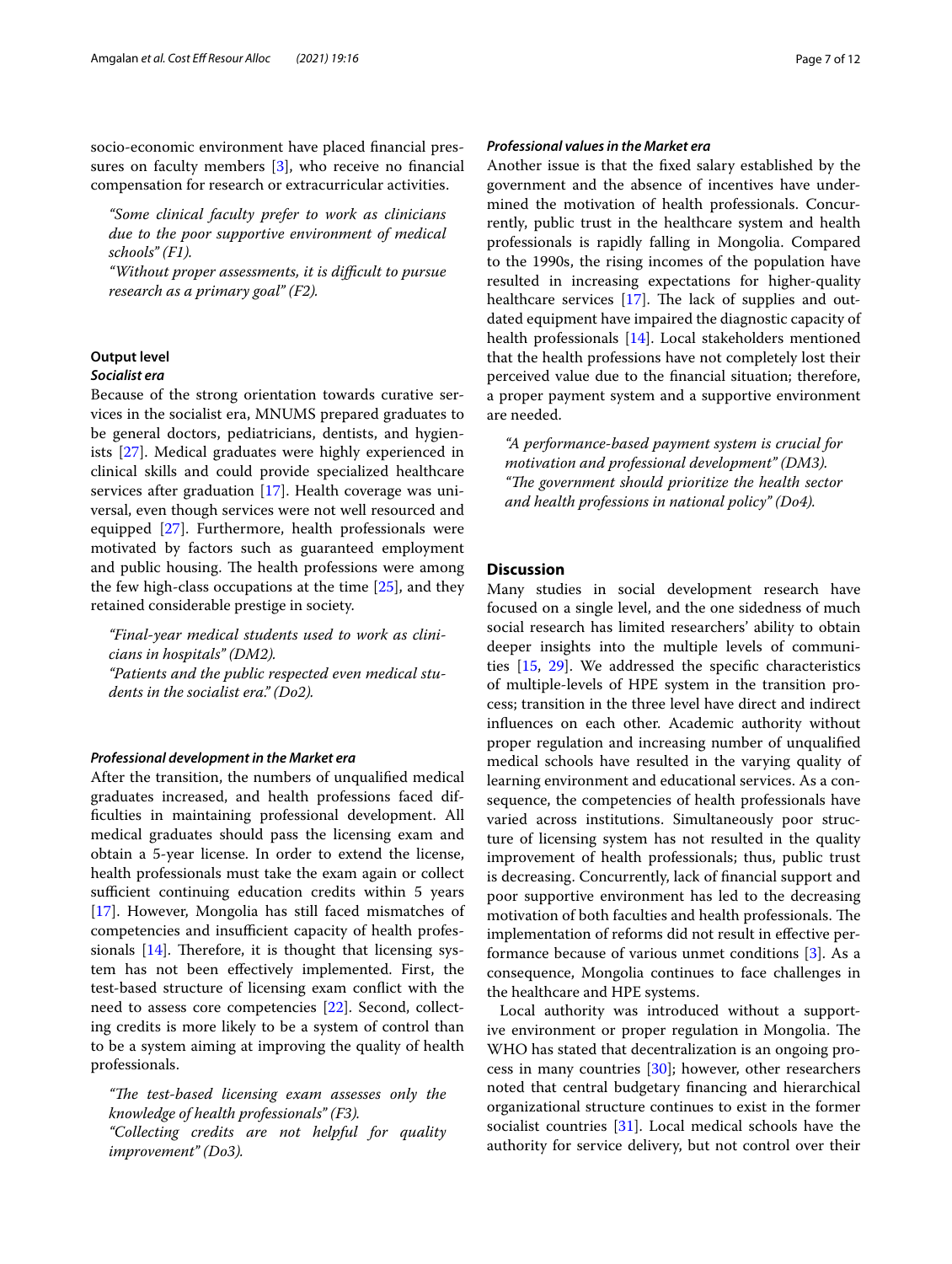fnances [[30\]](#page-10-30); the government sets tuition fees in Mongolia, and many local stakeholders of medical schools highlighted the difficulties caused by medical schools lacking authority over their fnances. Moreover, the absence of the university hospitals poses tremendous challenges to medical schools, because it both limits their revenue and restricts the clinical learning environment. Thus, governmental support, such as building university hospitals and supporting international projects, is needed for the medical schools of Mongolia.

Simultaneously, rapid privatization was carried out without a competitive environment or a quality control system  $[11]$  $[11]$  $[11]$ . Thus, the number of unqualified medical schools is rapidly increasing in Mongolia. A study on South Asian countries showed that the majority of the private schools are for proft and similar to the "commercial" medical schools defined by Flexner  $[32]$ . The government of Mongolia established an accreditation system to assure the quality of medical schools [[33\]](#page-10-33). However, regardless of whether an accreditation system exists, most countries have experienced tensions regarding the concept of accreditation. In order to attenuate such tensions, stakeholders within a country should clearly understand the nature of accreditation, including the educational intent of each standard in medical schools [[34\]](#page-10-34).

All actors, including government, health, and educational organizations, must jointly participate in the decision-making process to develop the HPE system [\[35](#page-10-35)]. However, there is no government policy in Mongolia to coordinate the separate activities of diferent organizations. The quality of educational services varies due to the diferent learning environments across institutions. The absence of a core curriculum has led to discrepancies in the competencies of health professionals  $[17]$  $[17]$ . Thus, local stakeholders recommended that private and public medical schools should collaborate to develop a core curriculum in Mongolia. Tensions regarding the curriculum are common at medical schools, and the curriculum from one school may not be directly applicable to another school. To implement innovation successfully, medical schools must consider the involvement of all actors, including students and faculty members, to encourage changes and to foster a supportive environment [\[34](#page-10-34)].

A study in Central and Eastern Asian countries showed that transition was followed by feelings of instability, lethargy regarding processes, and beliefs in social inequality [[36](#page-10-36)]. In Mongolia, public trust in the healthcare system is falling. Socioeconomic developments and advances in medical technology have increased demand for various services [\[30](#page-10-30)]. However, the test-based licensing exam does not ensure the core competencies of health professionals; moreover, the licensing system has been oriented towards government control, rather than quality improvement of health professionals. Therefore, it is urgently needed to improve the licensing system for further quality improvement of health professionals. Some researchers recommended experimenting new strategies or policies based on the experiences of Chinese government, which was recognized by its rapid development and avoidance of the policy errors. The effectiveness of the new strategies could be defned by the policy experimentation on the small scale before the adoption at the national level. [[37](#page-11-0)].

Furthermore, the-government-fxed salary and the absence of an incentive system lead to a lack of motivation for health professionals. Financial burdens contribute to low levels of motivation, and the type of the payment system has direct and indirect infuences on the performance and motivation of health professionals [[30](#page-10-30)]. Local stakeholders highlighted the need to introduce a performance-based payment system in Mongolia. A study in low- and middle-income countries showed that there is no standard blueprint for performance-based payments. The effectiveness of such systems may depend on the design of the payment system and specific aspects of the local situation  $[38]$  $[38]$ . Therefore, local stakeholders should consider starting conditions, the policy development process, design features, implementation, and the efects on health systems when introducing performance-based payments [\[39](#page-11-2)].

There are certain limitations of this study that should be considered. First, it is difficult to generalize the findings of a case study. However, a case study is a logical design for conducting in-depth research, and it is useful in the feld of education to set standards by exploring past experiences and the development of new regulations. If the research employs sufficiently diverse approaches to data collection, such as interviews with diverse group of people and the analysis of documents from a broad range of sources, the conclusions are more likely to be applicable to other situations [\[40](#page-11-3)]. We hope that our framework could build a bridge between what has worked in Mongolia and how it could be applied to other transition economy countries. Second, the small number of participants likely resulted in a limitation of scope in terms of the issues addressed. To address this limitation proactively, we attempted to include participants from multiple groups, including decision-makers, faculty members, and doctors. The inclusion of participants from diferent groups helped us to fnd wide range perspectives on the local situation. We also recruited participants from diferent generations, who had collectively experienced the entirety of the socio-economic transition.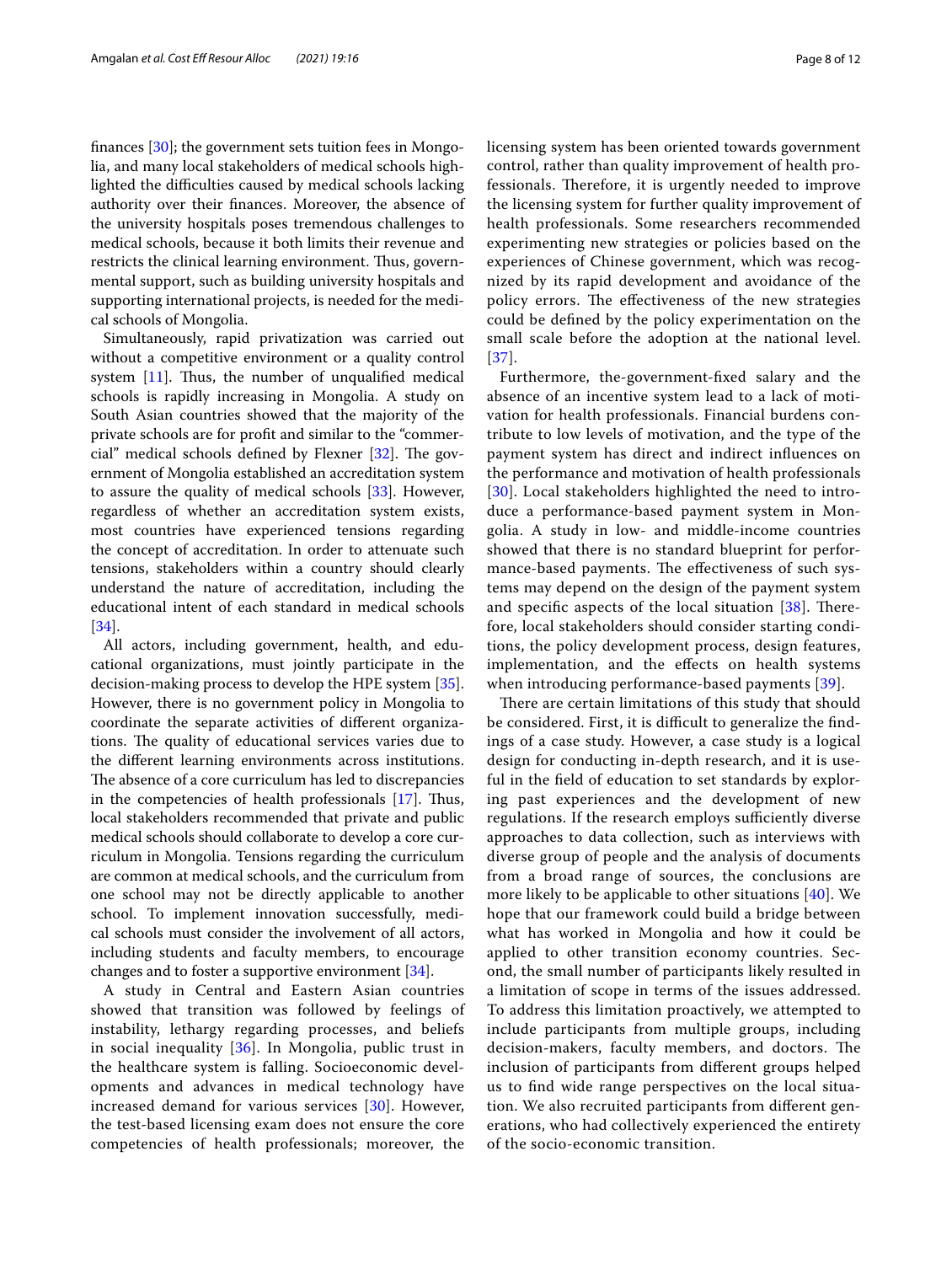# **Conclusion**

Mongolia continues to face the consequences of the socio-economic transition. The lack of authority of medical schools over their fnances, variation in the educational services ofered by diferent organizations, and poor professional development of health professionals are the major adverse efects of the transition. First, the government should support medical schools through the additional funding opportunities, such as building university hospitals and participating in international projects. Second, collaboration among key stakeholders to develop a core curriculum is an urgent need. Quality assurance of the accreditation process and licensing system is also needed to improve medical schools and health professionals. Third, local decision-makers should consider how to maintain the value of health professions in a labor-intensive market. An efective way of doing so might be the reforming the payment system. This study contributes to shared learning in terms of improving strategies of HPE in transition economy countries. Future researchers and local decision-makers could consider these fndings as they investigate and make decisions about the future directions of the HPE system.

#### **Abbreviations**

HPE: Health Professions Education; MLP: Multi-level perspective; MNUMS: Mongolian National Medical University of Medical Sciences; MoH: Ministry of Health; MECSS: Ministry of Education, Culture, Sciences and Sports.

#### **Acknowledgements**

We would like to appreciate all the local stakeholders who actively participated in the interviews.

#### **Authors' contributions**

NA, HBY, and JSS developed the study design. NA, OB, and OR conducted the interviews. NA, HBY, and JSS analyzed the data. All the authors had signifcant contribution in writing the paper. All authors read and approved the fnal manuscript.

#### **Funding**

There was no external funding for this study.

#### **Availability of data and materials**

The dataset used and analyzed in the current study are available the corresponding author on reasonable request.

#### **Declarations**

#### **Ethics approval and consent to participate**

This study was approved by the Institutional Review Board of Seoul National University College of Medicine (approval No. 2002-118-1103). We obtained written consent form from all participants in this study.

#### **Consent for publication**

Not applicable.

#### **Competing interests**

The authors declare that they have no competing interests.

#### **Authors' information**

The main researcher was NA, who had three years of experience in semi-structured interviewing while pursuing graduate studies. Two researchers (OB, OR) are the experts in the feld of research and currently working as professors in Mongolia. Two researchers (HBY, JSS) are the professors and experts in medical education and research; both of them had fve years of experiences in working with Mongolia. SHL is the expert in the medical education and research feld.

#### **Author details**

<sup>1</sup> Department of Medical Education, Seoul National University College of Medicine, 103 Daehak-ro, Jongno-gu, Seoul 03080, Korea. <sup>2</sup> Division of Educational Policy and Management, Mongolian National University of Medical Sciences, Ulaanbaatar, Mongolia. 3 Department of Infectious Diseases, Mongolian National University of Medical Sciences, Ulaanbaatar, Mongolia.<br><sup>4</sup> Office of Medical Education, Seoul National University College of Medicine, Seoul, Korea.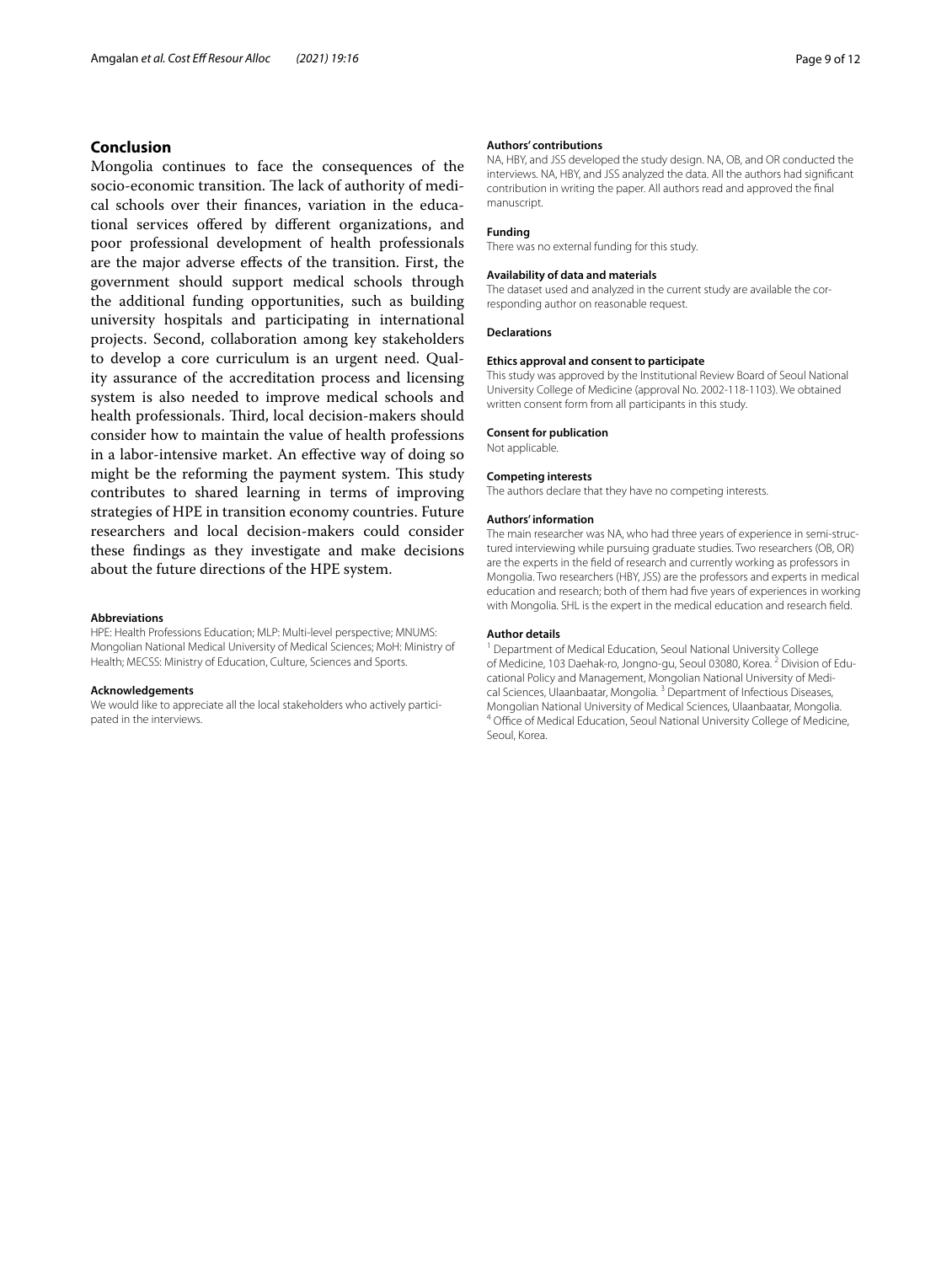# <span id="page-9-0"></span>**Appendix 1**

See Fig. [1](#page-9-1)

<span id="page-9-1"></span>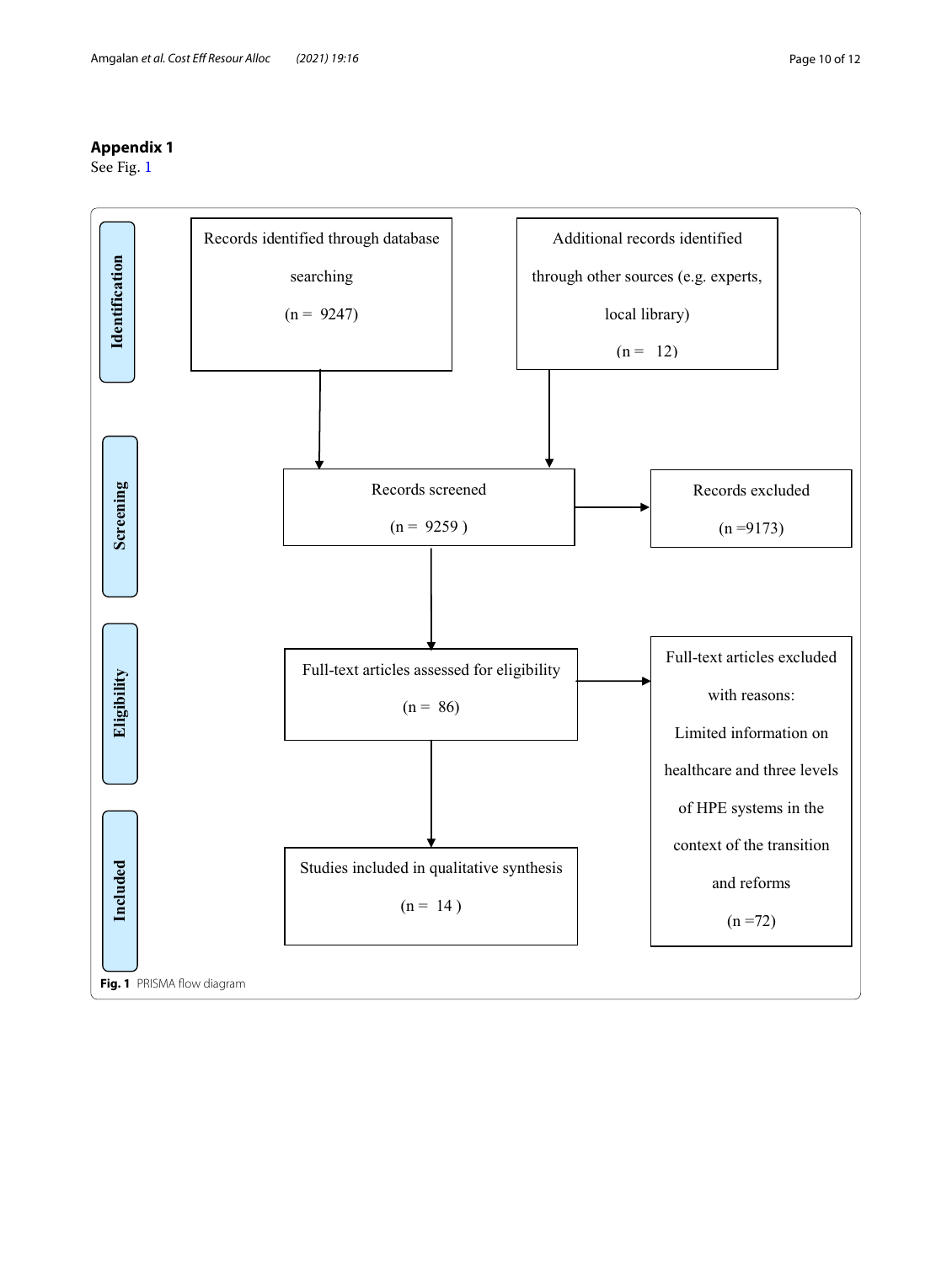# <span id="page-10-16"></span>**Appendix 2. Interview questions**

- 1. Please summarize your career experience thus far.
- 2. What are the current challenges in the health professions education (HPE) system in Mongolia?
- 3. What could be the root causes of the challenges faced by the HPE education system?
- 4. How does the reduction of government authority infuence the HPE system?
- 5. How do government reforms such as the accreditation and licensing exam reflect the quality of educational services of HPE institutions?
- 6. How did the transition from the centrally planned economy to the market economy infuence the HPE system?
- 7. What were the changes in the role of hospitals on the HPE system?
- 8. What were the behavioral changes of the public and patients in the market era compared to the socialist era?
- 9. How did the attitudes of health professionals change in the market era compared to the socialist era?
- 10. What could be learned from the socialist HPE system in Mongolia?
- 11. What type of changes are needed for further development of the HPE in the rapidly developing market environment?

#### Received: 25 September 2020 Accepted: 26 February 2021 Published online: 07 March 2021

#### **References**

- <span id="page-10-0"></span>1. Navarro V. Has socialism failed? An analysis of health indicators under capitalism and socialism. Sci Soc. 1993;57(1):6–30.
- <span id="page-10-1"></span>2. Brainerd E. Winners and losers in Russia's economic transition. Am Econ Rev. 1998;88(5):1094–116.
- <span id="page-10-2"></span>3. Grifn K. Poverty and the transition to a market economy in Mongolia. New York: St. Martin's Press; 1995.
- <span id="page-10-3"></span>4. Kornai J. What the change of system from socialism to capitalism does and does not mean. J Econ Perspect. 2000;14(1):27–42.
- <span id="page-10-4"></span>5. Sheiman I, Shishkin S, Shevsky V. The evolving Semashko model of primary health care: the case of the Russian Federation. Risk Manag Healthc Policy. 2018;11:209–20.
- <span id="page-10-5"></span>6. Liu G, Liu X, Meng Q. Privatization of the medical market in socialist China: a historical approach. Health Policy. 1994;27(2):157–74.
- <span id="page-10-6"></span>7. Sumah AM, Baatiema L. Decentralisation and management of human resource for health in the health system of Ghana: a decision space analysis. Int J of Health Policy Manag. 2019;8(1):28–39.
- <span id="page-10-7"></span>8. Ensor T, So S, Witter S. Exploring the infuence of context and policy on health district productivity in Cambodia. Cost Eff Resour Alloc. 2016;14(1)
- <span id="page-10-8"></span>9. Grundy J, Annear P, Ahmed S, Biggs BA. Adapting to social and political transitions—the influence of history on health policy formation in the Republic of the Union of Myanmar (Burma). Soc Sci Med. 2014;107:179–88.
- <span id="page-10-9"></span>10. Han W. Health care system reforms in developing countries. J Public Health Res. 2012;1(3):199–207.
- <span id="page-10-10"></span>11. Jugnee A. Transitional period and legal reform in Mongolia. Mongolia: National Legal Institute Press; 2009.
- <span id="page-10-11"></span>12. National Statistics Office of Mongolia. Mongolian Statistical Yearbook. 2003. Available from [https://www.1212.mn/BookLibraryDownload.](https://www.1212.mn/BookLibraryDownload.ashx?url=yearbook2003.pdf&ln=En) ashx?url=[yearbook2003.pdf&ln](https://www.1212.mn/BookLibraryDownload.ashx?url=yearbook2003.pdf&ln=En)=En
- <span id="page-10-12"></span>13. National Statistics Office of Mongolia. Mongolian Statistical Yearbook. 2019. Available from [https://www.1212.mn/BookLibraryDownload.](https://www.1212.mn/BookLibraryDownload.ashx?url=Yearbook-2019.pdf&ln=En) ashx?url=[Yearbook-2019.pdf&ln](https://www.1212.mn/BookLibraryDownload.ashx?url=Yearbook-2019.pdf&ln=En)=En
- <span id="page-10-13"></span>14. WHO. Asia Pacific Observatory on Health System and Policies. Health systems in transition: Mongolia health system review. 2013. Available from [https://iris.wpro.who.int/bitstream/handle/10665.1/5563/9789290616](https://iris.wpro.who.int/bitstream/handle/10665.1/5563/9789290616092_eng.pdf) [092\\_eng.pdf](https://iris.wpro.who.int/bitstream/handle/10665.1/5563/9789290616092_eng.pdf).
- <span id="page-10-14"></span>15. Geest S, Speckmann JD, Streefand PH. Primary health care in a multi-level perspective: towards a research agenda. Soc Sci Med. 1990;30(9):1025–34.
- <span id="page-10-15"></span>16. Vrasidas C. Constructivism versus objectivism: implications for interaction, course design, and evaluation in distance education. Int J Educ Telecommun. 2000;6(4):339–62.
- <span id="page-10-17"></span>17. Tserenkhuu L. Medical education. Mongolia: Eternal letter; 2016.
- <span id="page-10-18"></span>18. Romney AK, Weller SC, Batchelder WH. Culture as consensus: a theory of culture and informant accuracy. Am Anthropol. 1986;88(2):313–38.
- <span id="page-10-19"></span>19. Suprunova LL. Education in Mongolia: the difficulties and achievements of the period of transition. Russ Educ Soc. 2007;49(1):78–97.
- <span id="page-10-20"></span>20. Sarantuya O. Social issues of education system in the transition period. Mongolia: Bambi Foundation; 2005.
- <span id="page-10-21"></span>21. Tsevelvaanchig U, Gouda H, Baker P, Peter HS. Role of emerging private hospitals in a post-Soviet mixed health system: a mixed methods comparative study of private and public hospital inpatient care in Mongolia. Health Policy Plan. 2017;32(4):476–86.
- <span id="page-10-22"></span>22. Ganbat B, Uranchimeg D. Evaluation of medical professionals licensing system in Mongolia. Mong Med Educ Assoc. 2007;1:21–4.
- <span id="page-10-23"></span>23. Tserendagva D, Oyungoo B, Lhagvasuren Ts, Dungerdorj D. Quality evaluation of higher education. mongolian medical education association. 2012;4:10–14.
- <span id="page-10-24"></span>24. Bray M, Davaa S, Seth S, Weidman JC. Transition from socialism and the fnancing of higher education: the case of Mongolia. High Educ Policy. 1994;7(4):36–42.
- <span id="page-10-25"></span>25. Batsaikhan O, Lonjid Z, Enkhbat Ch, Baatar S, Amarsanaa S. History of Mongolia (1911–2017). Mongolia: Soyombo printing; 2018.
- <span id="page-10-26"></span>26. O'Rourke M, Hindle D. Mongolia's system-wide health reforms: lessons for other developing countries. Aust Health Rev. 2001;24(2):152–60.
- <span id="page-10-27"></span>27. Sumberzul N. Medical education. Mongolia: Admon; 2001.
- <span id="page-10-28"></span>28. Otgonbayar R, Sarantuya Ts, Oyungerel R, Ichinnorov D, Otgonbayar D, Amarsaikhan D. Quality development of medical education service: experiences of Health Sciences University of Mongolia. Mongolian Medical Education Association. 2012;4:4–9.
- <span id="page-10-29"></span>29. Geels FW. The multi-level perspective on sustainability transitions: responses to seven criticisms. Environ Innov Soc Transit. 2011;1(1):24–40.
- <span id="page-10-30"></span>30. WHO. The World Health Report. 2006. Available from: [https://www.who.](https://www.who.int/whr/2006/whr06_en.pdf?ua=1) [int/whr/2006/whr06\\_en.pdf?ua](https://www.who.int/whr/2006/whr06_en.pdf?ua=1)=1.
- <span id="page-10-31"></span>31. Romaniuk P, Semigina T. Ukrainian health care system and its chances for successful transition from Soviet legacies. Glob Health. 2018;14(1):1–11.
- <span id="page-10-32"></span>32. Amin Z, Burdick WP, Supe A, Singh T. Relevance of the Flexner Report to contemporary medical education in South Asia. Acad Med. 2010;85(2):333–9.
- <span id="page-10-33"></span>33. Oyuntsetseg G, Gansukh S, Tsetsegmaa B. Review of accreditation of Health Care Organizations Mongolian Medical Education Association. 2009;2:80–81.
- <span id="page-10-34"></span>34. Tekian A, Harden RM, Cook DA, Steinert Y, Hunt D, Norcini J. Managing the tension: from innovation to application in health professions education. Med Teach. 2020;42(36):333–9.
- <span id="page-10-35"></span>35. WHO. Health Manpower Planning: Principles, Methods, Issues. Geneva: WHO publication; 1978. Available from: [https://apps.who.int/iris/bitst](https://apps.who.int/iris/bitstream/handle/10665/40341/924154130X_%28ch1-ch6%29.pdf?sequence=1&isAllowed=y) [ream/handle/10665/40341/924154130X\\_%28ch1-ch6%29.pdf?seque](https://apps.who.int/iris/bitstream/handle/10665/40341/924154130X_%28ch1-ch6%29.pdf?sequence=1&isAllowed=y) nce=[1&isAllowed](https://apps.who.int/iris/bitstream/handle/10665/40341/924154130X_%28ch1-ch6%29.pdf?sequence=1&isAllowed=y)=y.
- <span id="page-10-36"></span>36. Romaniuk P, Szromek AR. The evolution of the health system outcomes in Central and Eastern Europe and their association with social, economic and political factors: an analysis of 25 years of transition. BMC Health Serv Res. 2016;16(1):95.